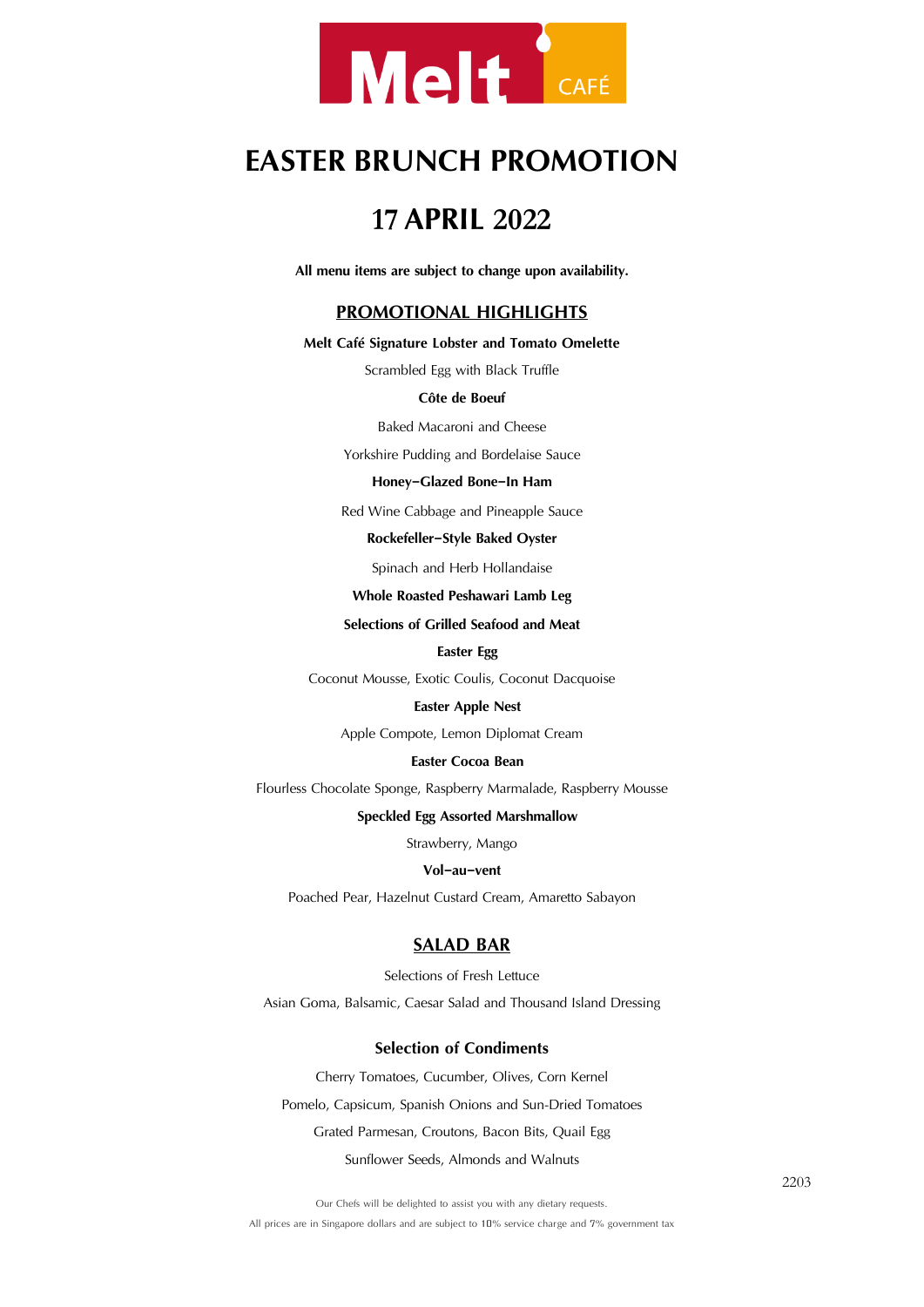### **Flavoured Vinegars and Oils**

Matured Red Wine, White Wine, Raspberry, Balsamic Vinegar Extra Virgin Olive Oil, Walnut Oil, Avocado Oil

# **SALAD AND APPETIZERS**

### **Lobster and Apple Salad**

Celery, Granny Smith Apple and Sour Cream

### **Oven-Roasted Beetroot Salad**

Raspberry, Feta Cheese and Balsamic Dressing

# **Roasted Chicken Salad with Tri-Color Pasta**

Basil Pesto and Roasted Capsicums

### **Grilled Asparagus Salad**

Yellow Frisée and Quail Egg Vinaigrette

# **CHARCUTERIE PLATTER**

Iberico Ham, Prosciutto di Parma, Salami Milano, Wagyu Pastrami Smoked Salmon and Smoked Rainbow Trout

Sun-Dried Tomatoes, Olives, Capers, Peppers and Grilled Zucchini

# **CHEESE PLATTER**

Gourmet Selection of Cheeses

Accompanied by Jams, Mostarda, Crackers, Nuts and Dried Fruits

Sourdough Bread Sticks, Lavosh Crackers and Grapes

# **SEAFOOD COLOSSEUM**

Boston Lobster

Seasonal Oysters

### Tiger Prawns

White Clams, Green-lipped Mussels, Mud Crab, Snow Crab

Accompanied by Cocktail Sauce, Mignonette Sauce, Lemon and Tabasco

# **JAPANESE PLATTER**

#### **Selections of Sashimi, Sushi, Gunkan and Maki**

Salmon, Tuna, Hamachi and Tako Sake (Salmon), Tamago, California, Kani Sarada (Crab) Wasabi, Shoyu, Ginger

### **Cha Soba**

Shoyu Broth, Assorted Japanese Pickles, Bonito and Seaweed Strips

Our Chefs will be delighted to assist you with any dietary requests. All prices are in Singapore dollars and are subject to 10% service charge and 7% government tax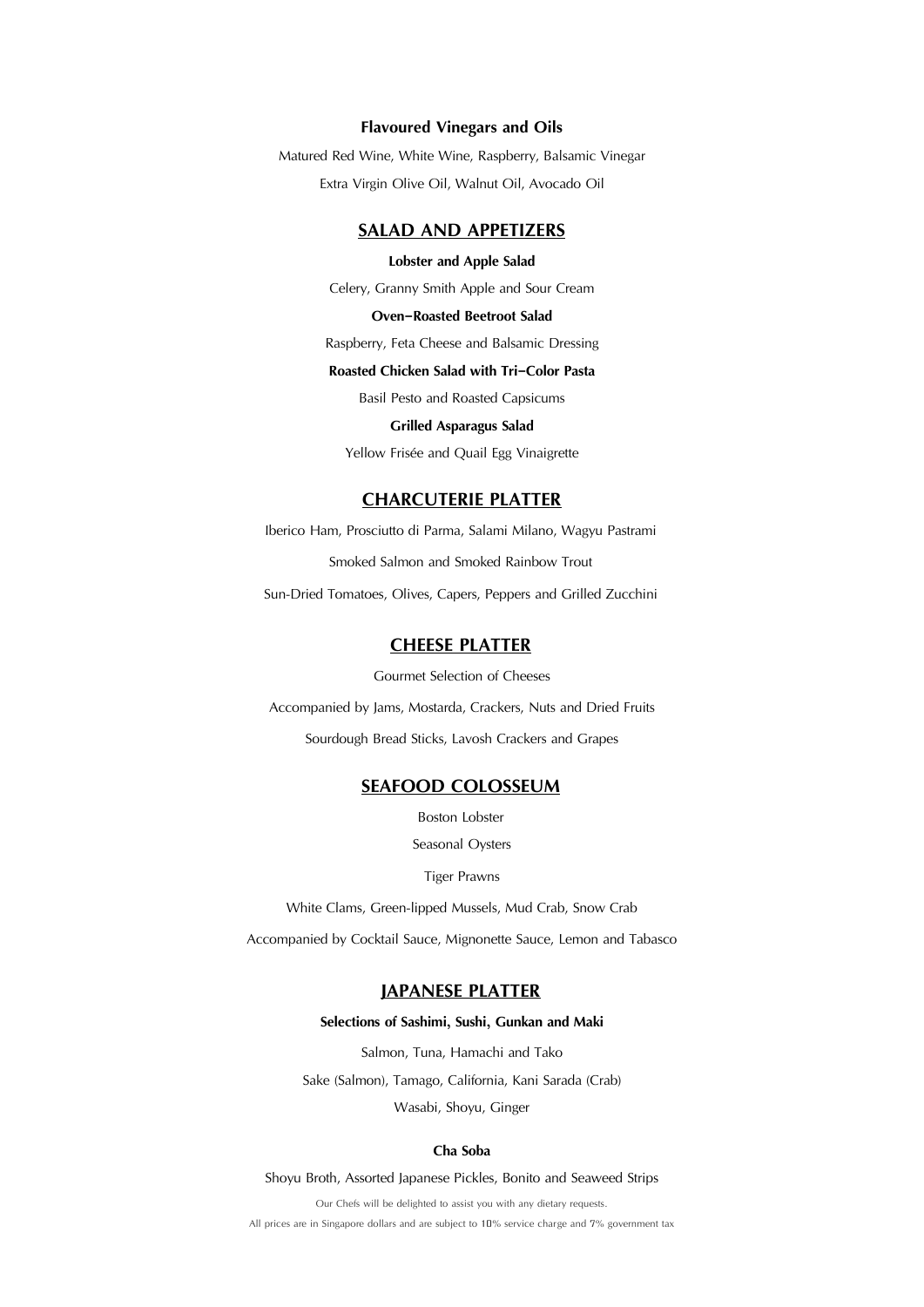# **ASIAN DELIGHTS**

Spicy Hot and Sour Chicken Soup Seafood Fried Rice Steamed Fish Fillet in Black Bean Sauce Chilli Seafood with Mantou Braised Tofu with Crab Meat, Green Peas and Shimeji Mushroom Black Pepper Beef, Capsicum and Onion Coffee Chicken Wok Fried Seasonal Vegetables

# **EUROPEAN DELIGHTS**

Truffle-Scented Wild Mushroom Soup with Garlic Bread Herb-Marinated Lamb Rump with Vegetable Ratatouille Slow-Cooked Beef Cheek with Turnips Marinated Chicken Thigh with Albufera Sauce Grilled Salmon with Confit Leek, Dill Cream Sauce White Wine Black Mussels Sautéed Zucchini with Shallots and Pine Nuts Mashed Potatoes

# **FARMER'S EGG STATION**

Melt Café Signature Lobster and Tomato Omelette Scrambled Egg with Black Truffle

# **TRADITIONAL ROASTS AND LIVE STATION**

# **Côte de Boeuf**

Baked Macaroni and Cheese Yorkshire Pudding and Bordelaise Sauce **Honey-Glazed Bone-In Ham** 

Red Wine Cabbage and Pineapple Sauce

### **Rockefeller-Style Baked Oyster**

Spinach and Herb Hollandaise

### **Whole Roasted Peshawari Lamb Leg**

# **CHINESE ROASTED MEAT**

Crackling Pork Belly

Barbecue Pork Char Siew

Roasted Chicken

Mustard, Barbecue Sauce and Chilli

Our Chefs will be delighted to assist you with any dietary requests.

All prices are in Singapore dollars and are subject to 10% service charge and 7% government tax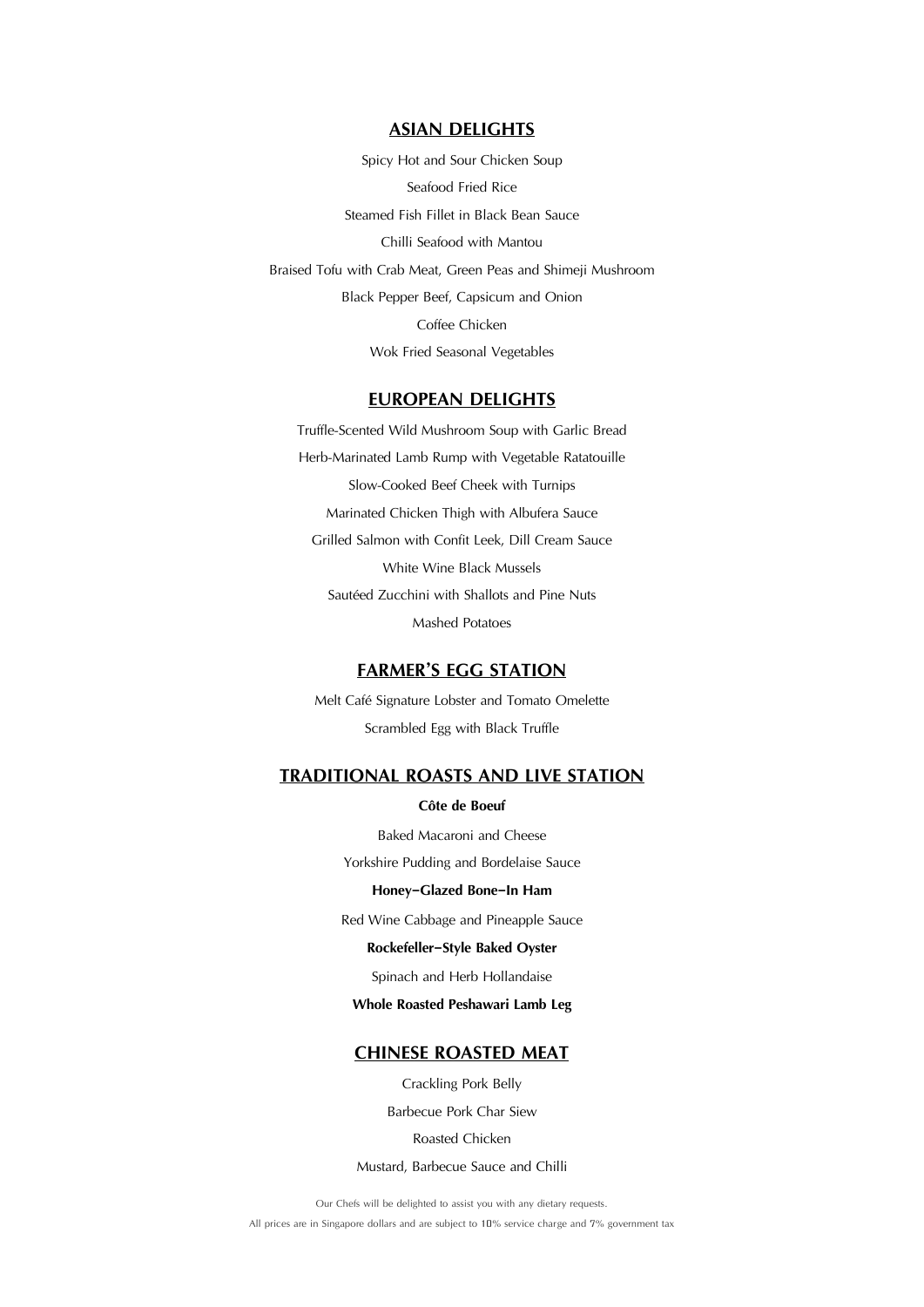# **NOODLES STALL**

### **Signature Prawn Laksa**

Thick Rice Vermicelli, Fish Cake, Silver Sprouts, Bean Curd Puff

# **BBQ @ THE ALFRESCO**

### **Selections of Grilled Seafood and Meat**

Honey-Glazed Chicken Wings

Thai-Style Grilled Pork Neck

Herb-Marinated Lamb Chop

Grilled Cumberland Sausage

Jimbaran-Style Tiger Prawn

Tomato Salsa, Horseradish, Mint Jelly, Sambal, Thai Chilli

# **INDIAN DELIGHT**

#### **Tandoori Specialty**

Stuffed Portobello Mushroom Kebab

Tandoori Chicken

Ajwaini Jhinga

### **Curry Set**

Chicken Nargisi Kofta Khada Masala Gosht Kutra Gobhi Panchami Bhaji Kadai Chole Masala and Plain Papadum

Plain or Garlic Naan

Indian-style Rice of the Day with Condiments

# **PASTRY AND SWEET ENDINGS**

# **Signature Melt Chocolate Cake**

Chocolate Mousse, Crunchy Pearls, Genoise Chocolate Sponge

### **Bunny! Bunny!**

Baked Cheesecake

#### **Easter Egg**

Coconut Mousse, Exotic Coulis, Coconut Dacquoise

### **Carrot Cake**

Zesty Cream Cheese Frosting, Kumquat Compote

### **Chestnut Vermicelli**

Chestnut Pain de Gênes, Blueberry Confit, Vanilla Bavarois

Our Chefs will be delighted to assist you with any dietary requests.

All prices are in Singapore dollars and are subject to 10% service charge and 7% government tax